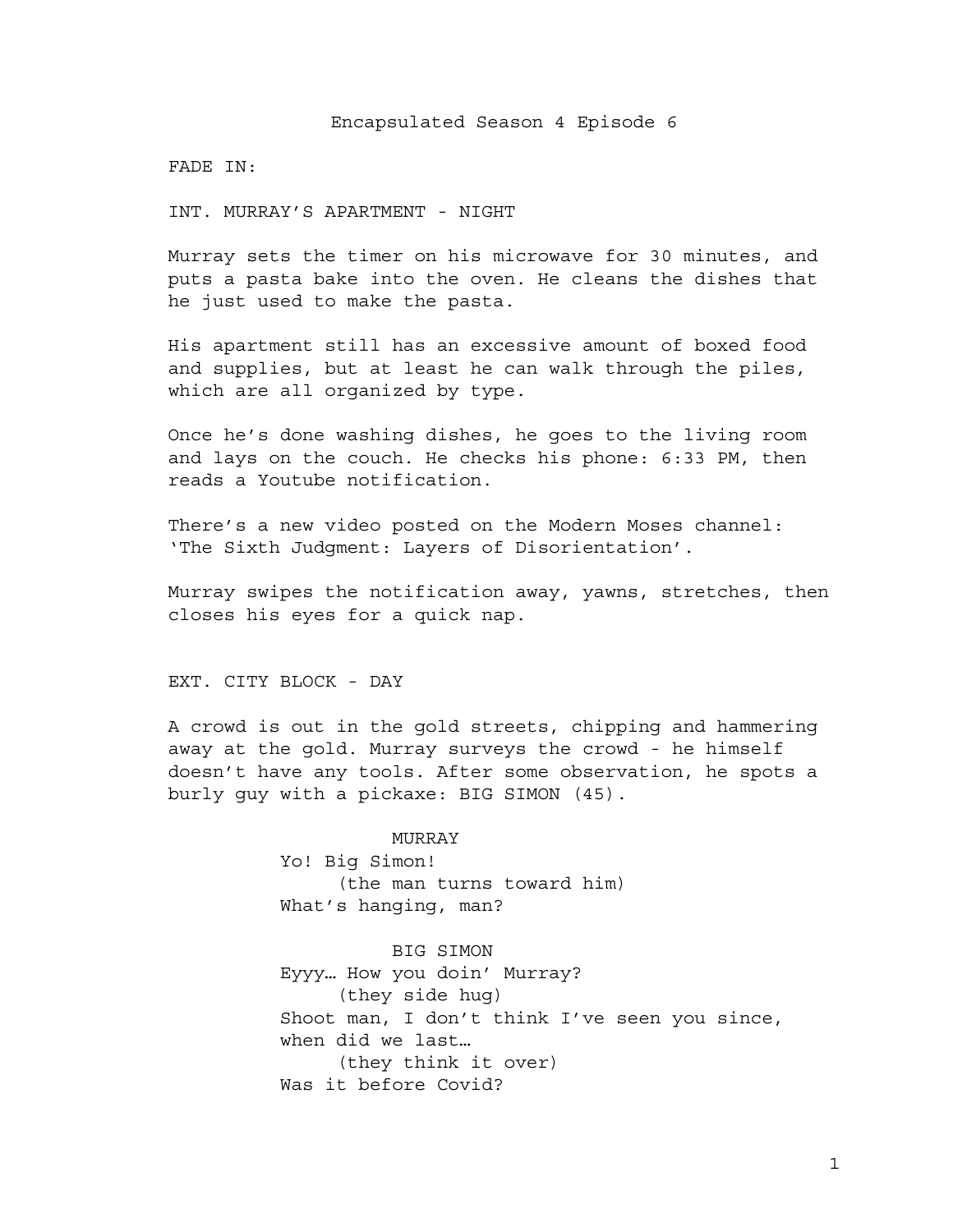### MURRAY

I think so… Cause you quit in… 2019?

BIG SIMON Yeah… Damn… Been too long. You still there?

## MURRAY

Oh yeah. I'm a sucker for stability. (they laugh) Hey, I hate to be that guy who… I don't want to sound like a freeloader, but…

BIG SIMON You want to use this? (Murray nods) Absolutely, man. I need a break anyways. (he hands Murray the pickaxe) Besides, I never really paid you back for that recommendation you gave me… New job is waaaay better fit. Much more flexible. No offense.

#### MURRAY

None taken. (he starts chipping at the gold) They letting you work from home?

BIG SIMON Yeah man. You guys?

MURRAY

Please. (they laugh) I don't mind though. I like the office.

BIG SIMON Did I tell you, I got regional manager?

## MURRAY

No way! Wait, why are you out here then? (Big Simon is confused) Wouldn't that be better pay? You don't need this for like, extra cash, do you?

Big Simon laughs and pats Murray on the back patronizingly.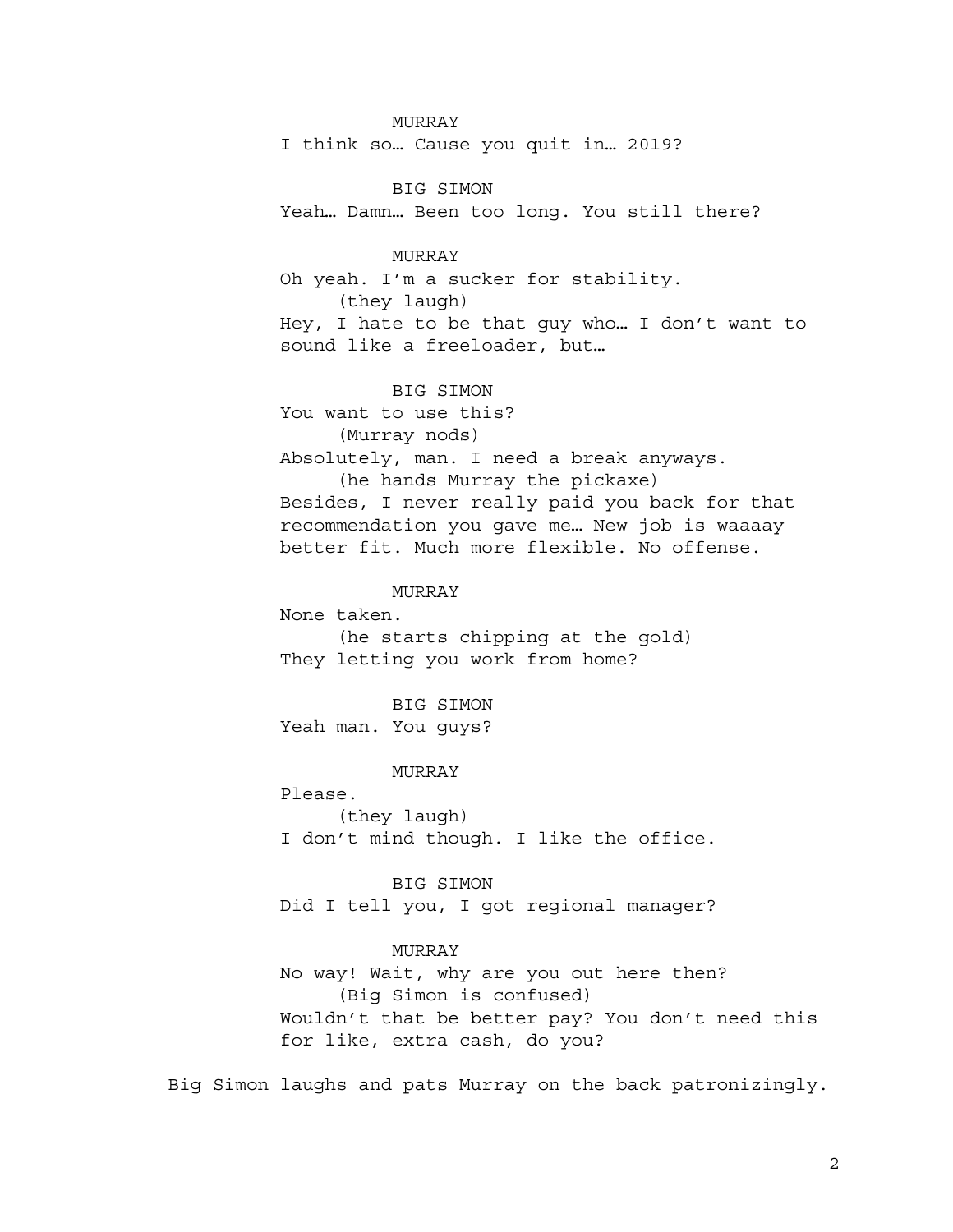# BIG SIMON Who said I NEED any of this?

Now Murray is confused. He glances at a large bucket that Big Simon has filled with gold clumps.

#### MURRAY

I don't follow…

BIG SIMON

Look, this is basic supply and demand. Gold is only valuable because it's scarce. BUT, now that we have an oversupply…

MURRAY The price will go down…

BIG SIMON

Mm-hmm. Which means-

(he holds up a piece of gold)

This'll be worth SHIT tomorrow.

(he chuckles)

But these idiots don't know that.

(gestures to the crowd)

So, I'm gonna sell my stash to people like you-No offense-

(Murray chuckles)

People who want it and don't have the tools to get it. I'll wait until most of the road gets torn up, then they'll start getting desperate. And then I make ACTUAL money selling it to them.

# MURRAY

Son of a… See, that's why you left, you're too smart for us. (Big Simon laughs) Well, speaking as one of the idiots- (they both laugh)

I'll just keep these as souvenirs. Get to tell people I was part of the gold rush of 22.

BIG SIMON (like a timer going off) *BEEP! BEEP! BEEP!*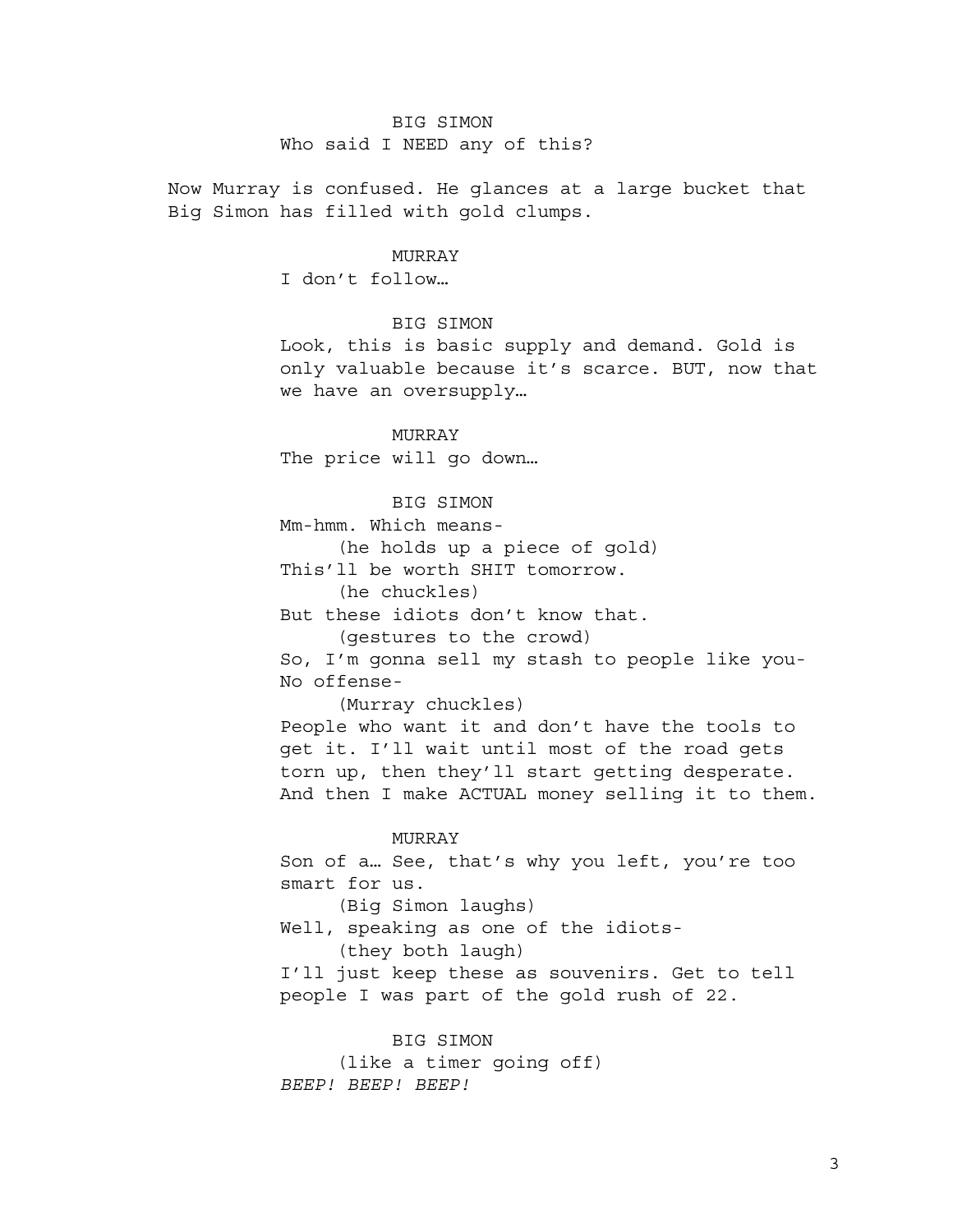Murray sits up on the couch, rubs his eyes, then rushes to the oven, turns it off, turns off the timer, and takes out the pasta bake.

Just in time, too - there's a knock at the door.

#### MURRAY

One minute!

He carries the pasta bake to the table, hurriedly lights a candle in the center, runs to the bathroom, combs his hair, sprays on some cologne, then rushes to the front door, while the guest continues knocking.

### MURRAY

Coming!

He stops just short of opening it, catches his breath, adjusts his hair again, then smiles and opens it.

It's ASHLEY (37), the woman he danced with at the bar. She's excited to see him, although she immediately seems a bit concerned by all the boxes.

#### ASHLEY

Hey there…

(looking around) Oh god… Please tell me you're not a hoarder…

MURRAY What? Oh, OH, no no no, that's- (he chuckles) It's all from last week, when the, during- it- (fumbles for the words) When the stores had all the food. I thought I'd stock up, free groceries, right? Don't worry, it's all, not stuff that goes bad.

ASHLEY Ohh… But you have a job, right?

**MURRAY** 

Yeah. Yeah, of course. I'm just cheap, but I'll use all of this eventually.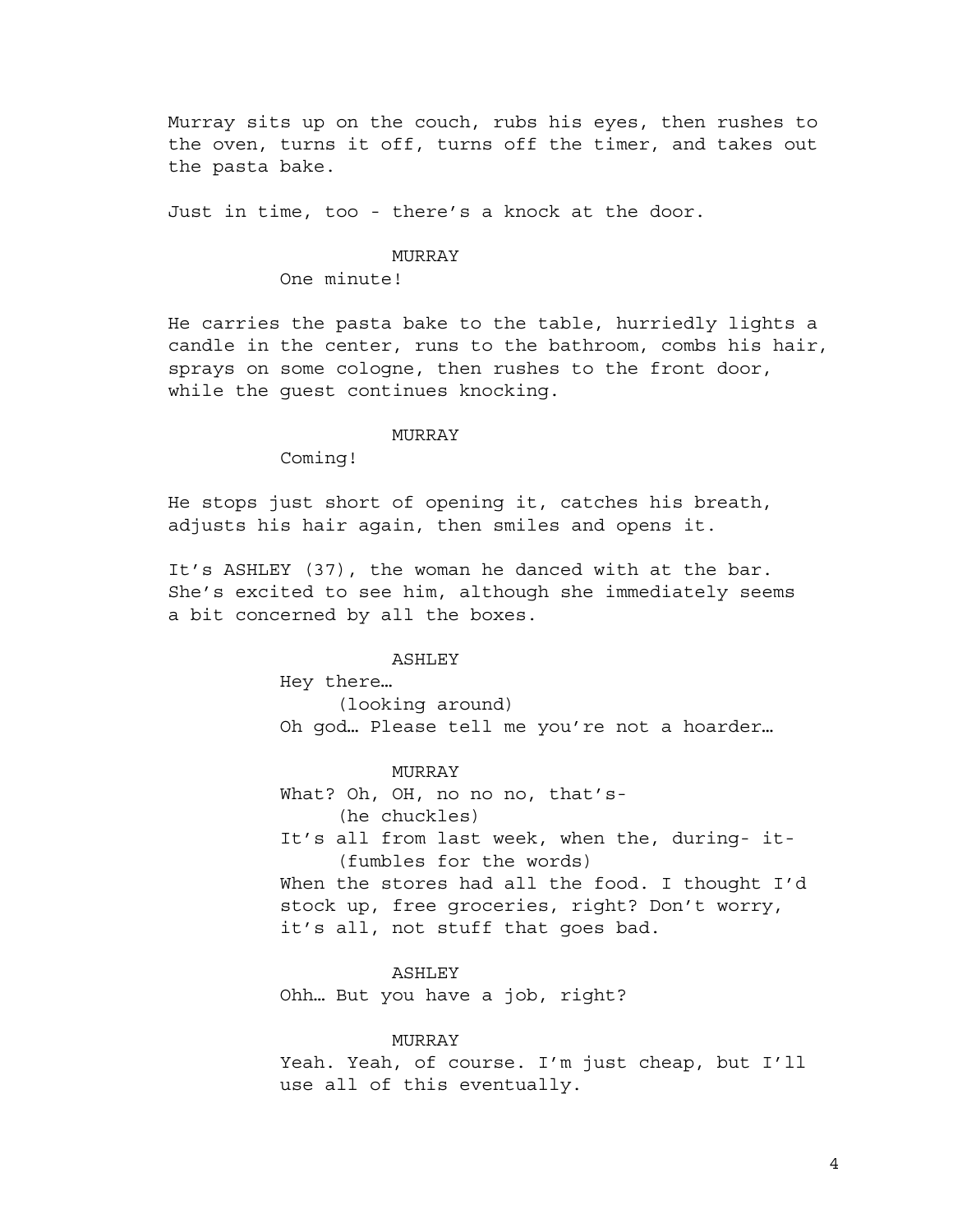### ASHLEY

Okay… Promise you're not a hoarder?

MURRAY Promise. Two weeks ago, this place was spotless. (chuckles) And in a month or two, it'll be spotless again. Do you want to come in?

### ASHLEY

Oh, yeah. Sorry. I just. It threw me, is all. (she giggles and steps inside)

Hi! Sorry about that. Good to see you again.

### MURRAY

Likewise. You find the place okay?

#### ASHLEY

Mm-hmm. I tell you, have you been out driving since this morning?

### MURRAY

No, not yet. I was out earlier just to get in on the action, Why, is it pretty crazy?

#### ASHLEY

Well, I mean the roads are just GONE, it's all dirt and mud now… At least the PEOPLE are gone, but still…

#### MURRAY

Yeah, it's crazy. Hey, speaking of…

He quickly runs into his bedroom. Ashley looks around at the boxes, and seems convinced that it really is just a stockpile of actual food and supplies, not junk.

She also notices the TP throne, which makes her giggle. Murray returns with a few large pieces of gold.

### ASHLEY

Oh wow. Is that from today?

Murray nods and hands one to her. She's mesmerized by it.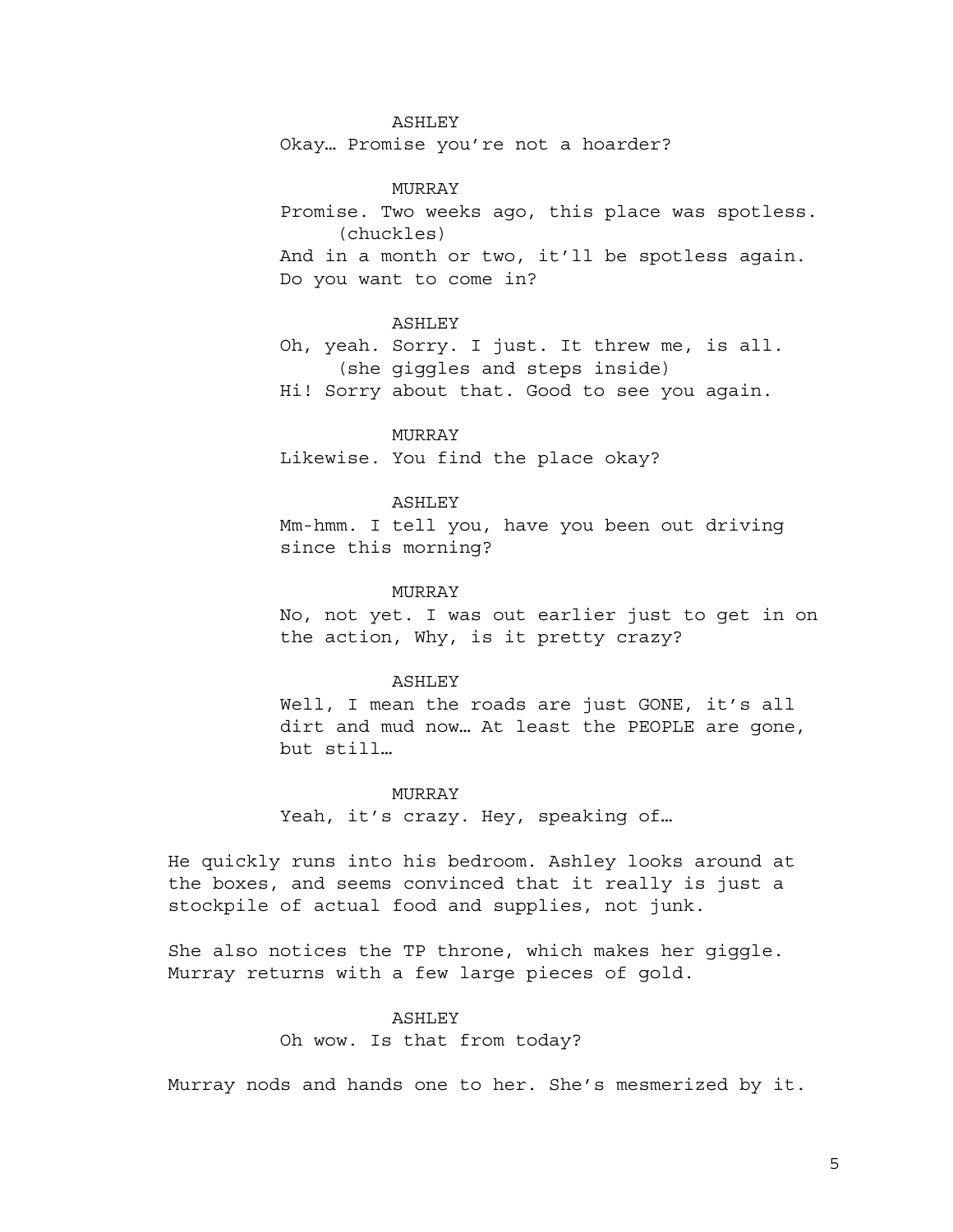MURRAY

Yeah, I'm keeping them just for fun. (she's confused) Well cause, you know, the value will go down since everyone has it now… (she understands)

It's basic supply and demand.

### ASHLEY

That's a good point, actually…

## MURRAY

Thanks. I make those every now and then. (they chuckle) So. Shall we eat? I have a LOT of pasta.

## ASHLEY

I didn't want to say anything. (they laugh, then kiss for a few seconds) And then after that, we can…

#### MURRAY

Or… We can start now…

## ASHLEY

You know, normally I like to eat first, helps me settle into it. (they kiss again)

But this is the apocalypse. Who knows how long we'll have left…

## MURRAY

Mmm… We could die any second. (kissing passionately) We wouldn't want any regrets.

They continue making out. They both drop the gold pieces onto the floor as the kissing intensifies. Soon, they're all over each other, and they proceed into the bedroom. Murray slams the door, and things continue to escalate.

The camera slowly pans away from the bedroom door to the gold pieces on the ground. Except they're not gold anymore. They're clumps of asphalt.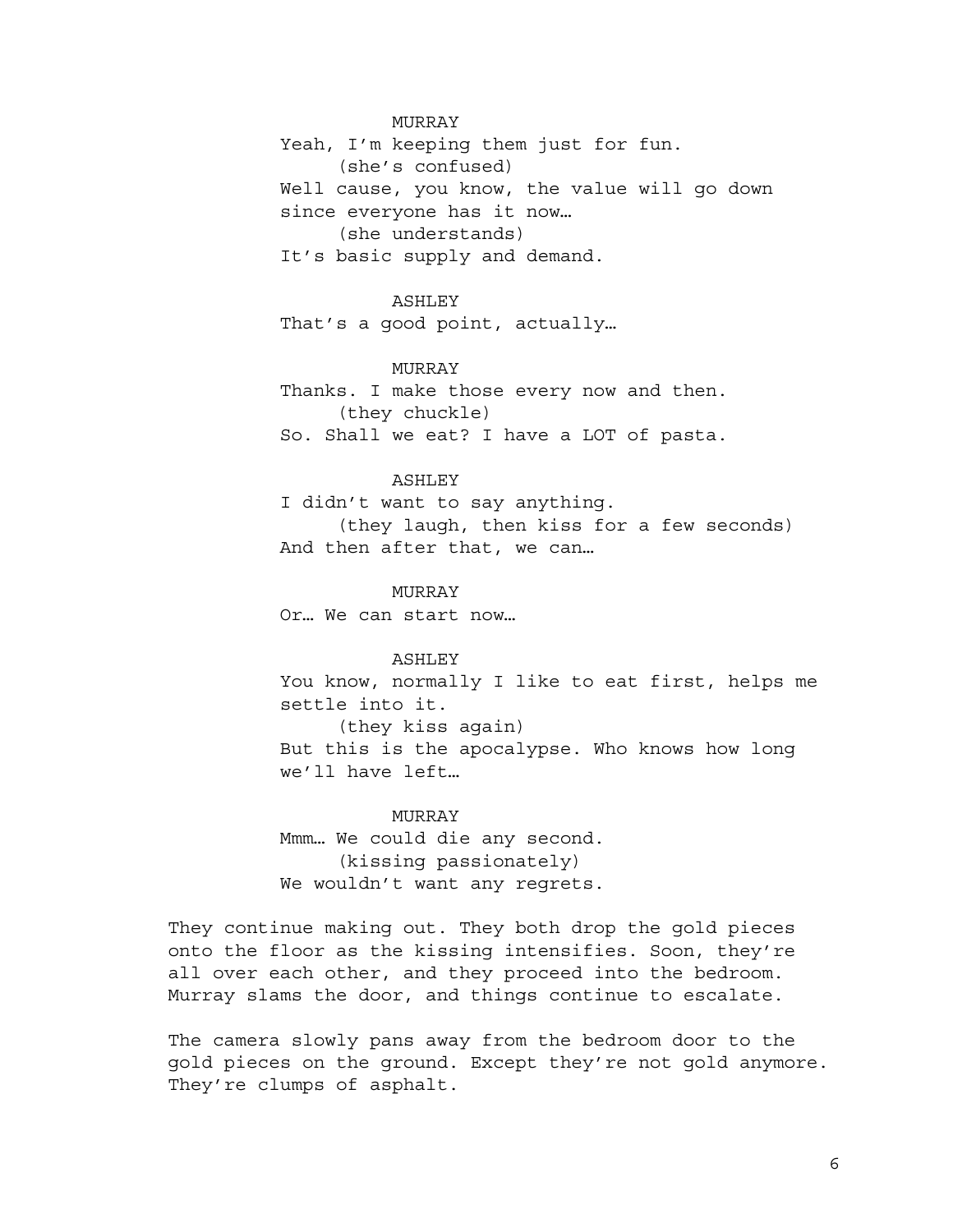INT. GENERIC FAMILY KITCHEN - DAY

The mom is watching TV by herself. She's covered in sores, and has a bottle of lotion on the table, which she's continually applying to her skin.

On TV, Lynn and Pauline are debating via a video call, and they're also covered in sores.

## LYNN (TV)

Thoughts and prayers. Thoughts and prayers. Because ACTIONS and CHANGES are too hard.

## PAULINE (TV)

I think it's ironic that you're blaming ME for my inaction on these… 'Judgments'… When YOUR action is sending them on innocent people! So yes, Lynn, my thoughts and prayers DO go out, because I'm saddened by what you're doing. Truly.

(she chuckles)

At least this time, you're letting yourself be part of it. I'm glad to see you're not immune from your own terrorism…

## LYNN (TV)

Nor are you. How does that feel, Pauline, not being insulated from reality? Huh? This must be an unsettling feeling for you especially. (she scoffs)

And I would love nothing. More. Than. To stop. Give people the meaningful change they deserve, and I'll call all of this off.

PAULINE (TV) Give me a break…

LYNN (TV)

Excuse me??

## PAULINE (TV)

You enjoy this, don't you? Nothing I do will convince you that 'meaningful change' is really taking place. You like that things are broken, because it justifies your outrage.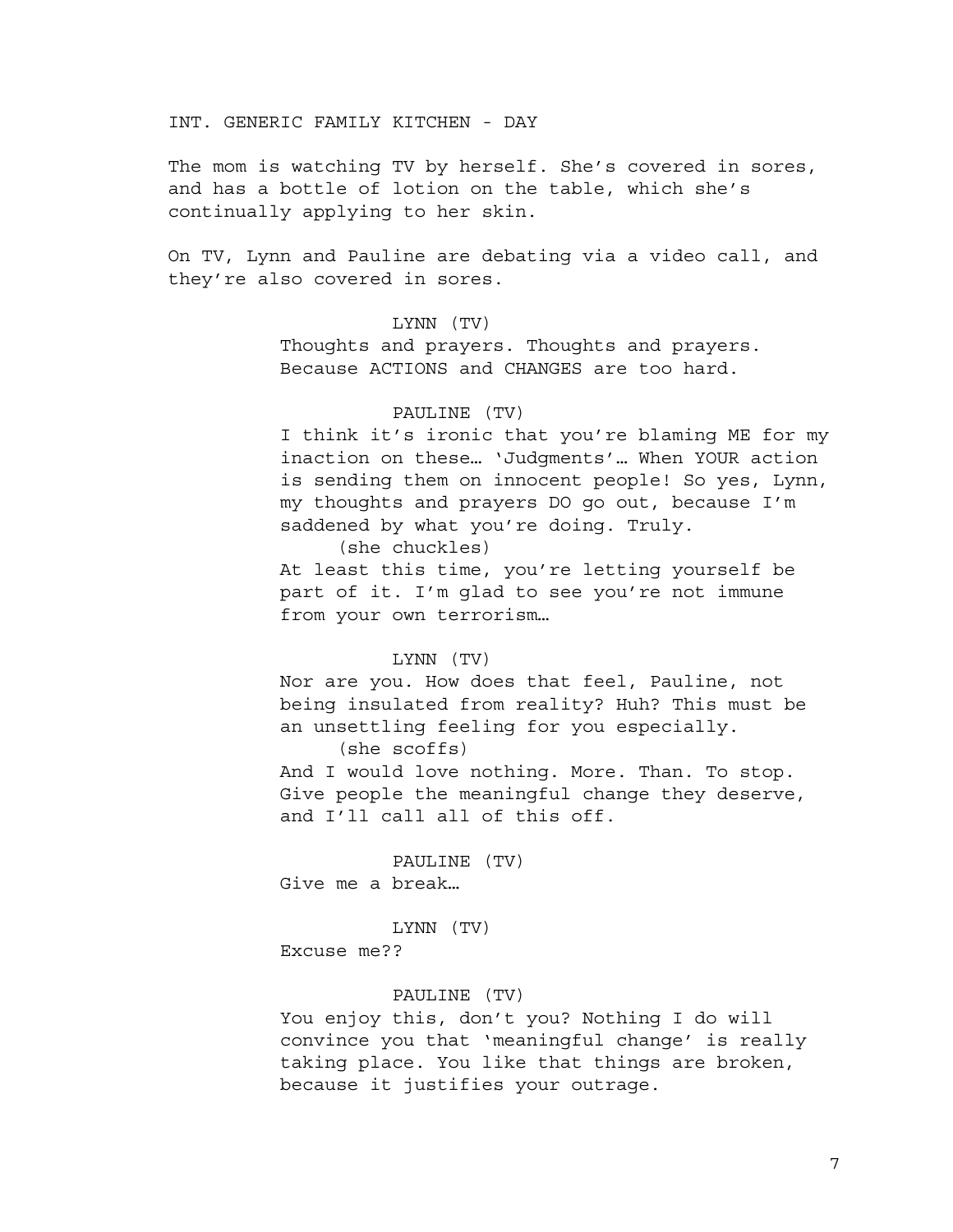## LYNN (TV)

Pauline. Trust me when I say, if the system actually WORKED, I wouldn't BE outraged.

(the mother chuckles in agreement) If you spent even a FRACTION of the effort that you put into your sanitized PC press releases, your speeches where you admit NO culpability, even a FRACTION, and put it towards actual, tangible change - I would relent.

### PAULINE (TV)

I have taken action! What is this right now? What are we doing right-

## LYNN (TV)

This is ALL you're doing. Because if you can just TALK your way out of it, people will-

## PAULINE (TV)

Excuse me. Excuse me, Lynn. You're saying that I am only doing this for the publicity, so that I don't look like the bad guy? And yet, YOU are explicitly trying to justify the INDISPUTABLY harmful actions YOU'RE taking! By blaming ME!

(Lynn glares at her silently) Wow. You should be ashamed. And it kills me that people like you have such a victim mentality, you're unable to take any responsibility for-

LYNN (TV)

People like ME? Why, because I'm BLACK??

## PAULINE (TV)

Oh my gosh, this is NOT about RACE! I meant, radical activists who think that-

### LYNN (TV)

Who have a victim mentality? Who think that the rich white people are evil and would rather blame them than fix their own problems? Right?

#### PAULINE (TV)

Unbelievable. That's completely- no, nope, that's not what I meant. And I'm done for today.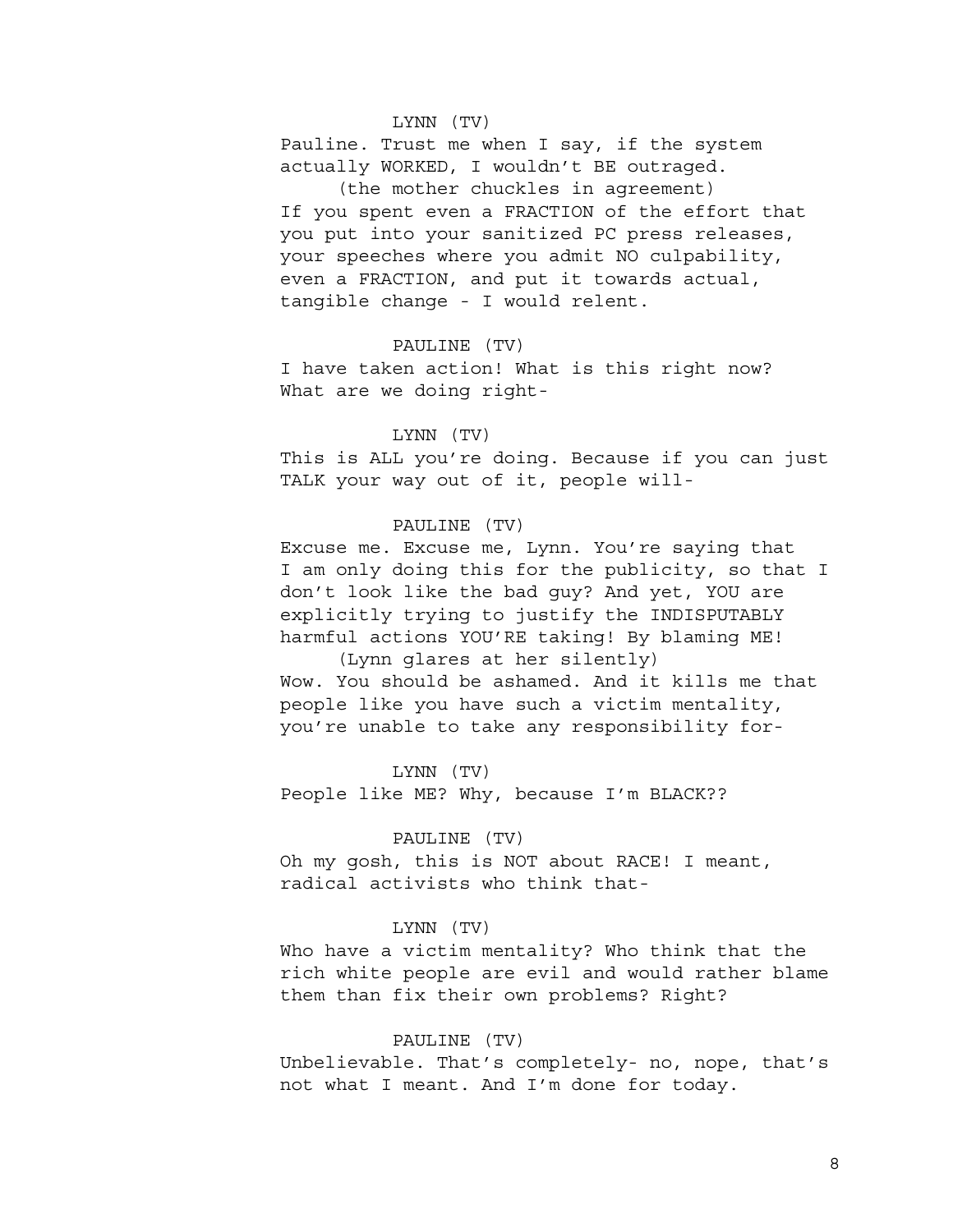Pauline turns her camera off. Lynn gasps, as does the mom, who's clearly on Lynn's side.

> LYNN (TV) Ah yes. Hide behind the excuse of 'the angry black woman tried to make it about race, so therefore I can't keep talking to her'. (she sighs) Well, I'm sorry everyone. I really, truly am. Not in a 'thoughts and prayers' way. It- (she tears up a bit) It HURTS me to see all the suffering, and it PAINS me that these judgments are what it takes to rouse the upper class from their- (she sniffles) And it doesn't even work. She won't even have a dialogue anymore. You saw it yourself. (she sighs) I really am sorry. I'm sure by now, you all know what's coming next… All I can say is, be safe, and pray that some people come to their senses…

The mom nods and clicks off the TV.

MOTHER

Amen…

She looks around the house, still scratching her sores and wincing at the pain. After a few seconds, she looks up an article on her phone called: '10 ways you can prepare for the hail and thunderstorm'.

She reads through the recommendations (straightforward and factual tips, nothing sensational), then calls the father.

#### MOTHER

Hey, quick question - you're planning to get plywood for the windows, right? Moses and Pharaoh STILL aren't getting along, so…

> FATHER (PHONE) (chuckles)

Go figure. Yeah, that'll be my next stop after the grocery store.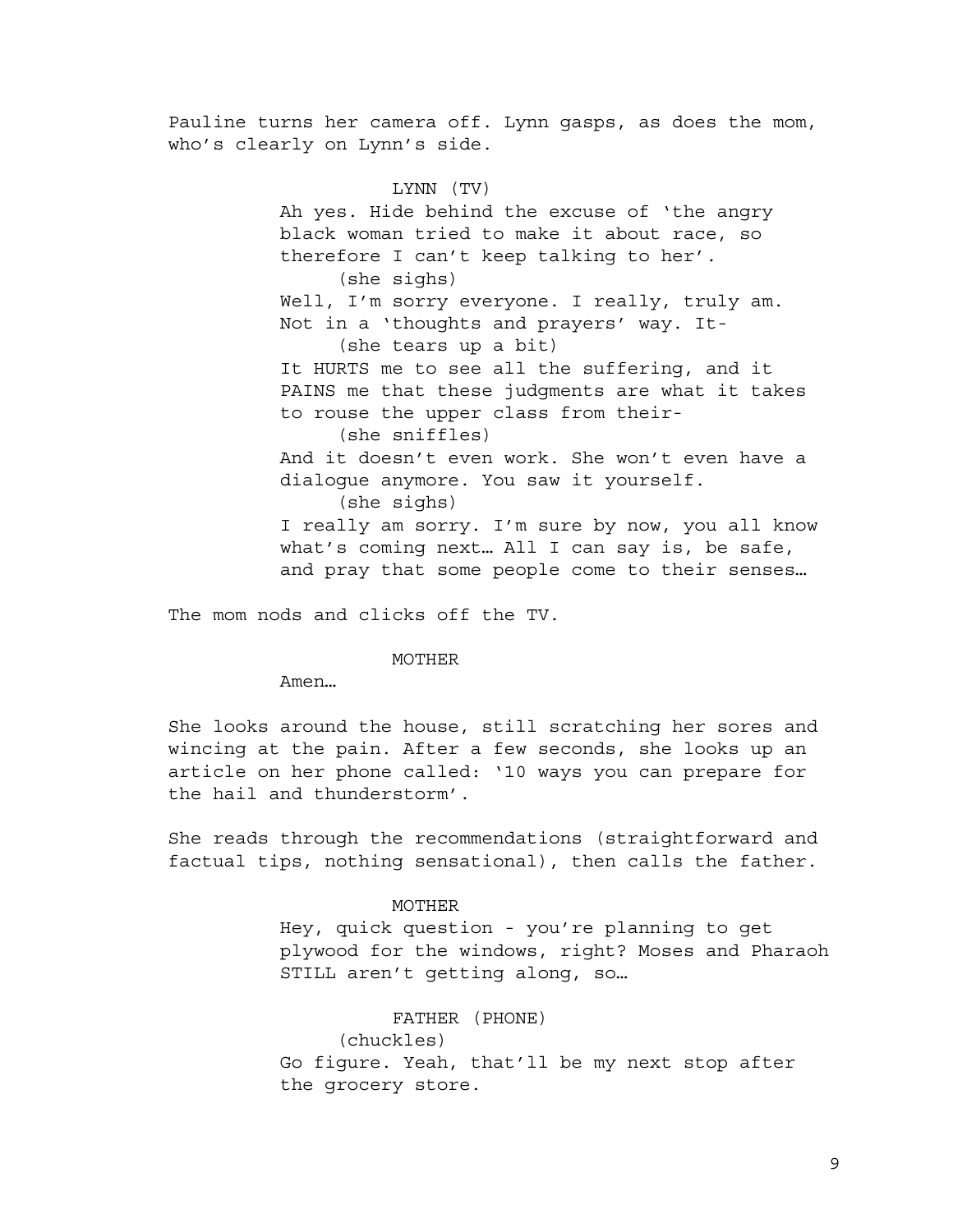The mother is relieved, then confused.

MOTHER

Grocery store? Aren't you at the pharmacy…?

FATHER (PHONE) I was, they were out of everything.

MOTHER Even aloe vera?

FATHER (PHONE) Yep. They had a sign on the door.

MOTHER So you didn't actually CHECK the store?

FATHER (PHONE)

No, I did. But I mean, the sign was RIGHT, everything was sold out. But yes, I did check.

MOTHER Okay. Just making sure. (she sighs)

Check EVERYWHERE. Even the discount aisle, maybe there's some there that people overlooked.

FATHER (PHONE)

Copy that. And I'm gonna stock up on batteries and food too. Figure, everyone's buying lotion, so they might have other stuff in stock again…

MOTHER Good thinking. Okay. Love you.

FATHER (PHONE) Love you too. Bye.

She hangs up, takes a few deep breaths, and tries to stop scratching at the sores. She can't help it though, and she groans from the pain as she starts scratching again.

Similarly, she's not comfortable with the silence, and she 'scratches the itch' by turning on the TV again.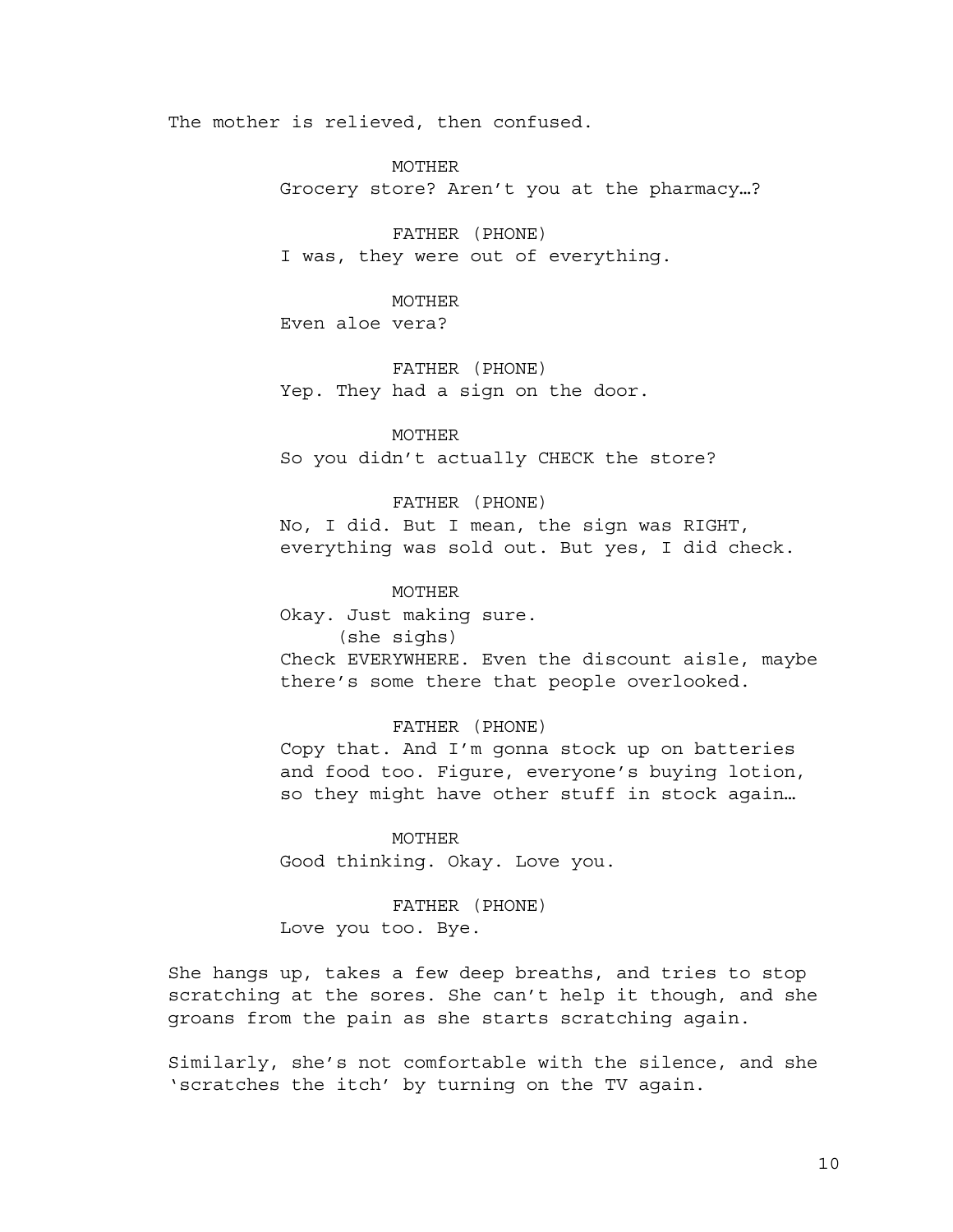Cut to the timelapse of the gold rush (the video that Cole made in the previous episode). Except it's in reverse.

It starts in the evening, at the height of the chaos, when the road has been completely destroyed. But as it goes backwards in time, the crowd thins out, and the street becomes more and more intact.

INT. COLE'S STUDIO - DAY

Cole pauses the video. He's sitting at his desk, watching the video on his laptop. He clicks forward a few frames, freezing it on a perfect shot: in the foreground, a man with a pickaxe is in mid-swing.

Cole applies a black-and-white filter, then sepia, then leaves it in color. Then he plays the video, going from start to finish this time, pausing occasionally.

Suddenly, there's an earthquake! Cole is knocked violently out of his chair, and he braces himself under the desk. After a few seconds, it stops. Back to normal.

#### COLE

### That can't be it…

He gets out and looks around at the aftermath. His shelves have fallen over, and there are books and paint supplies scattered on the floor. There's also some broken glass in the kitchen area. But nothing supernatural.

Cole sighs, then sits back at the computer and keeps editing the video. Suddenly, he does a double take.

The time isn't showing on his screen. There's a section where it usually displays the date/time, but it's blank.

He checks his phone: it doesn't have the date/time either. Then he checks the kitchen area - the microwave and stove are both flashing 12:00.

He smiles excitedly, turns to his computer, and looks up 'current time' on the internet. No results. The websites with the time are all broken.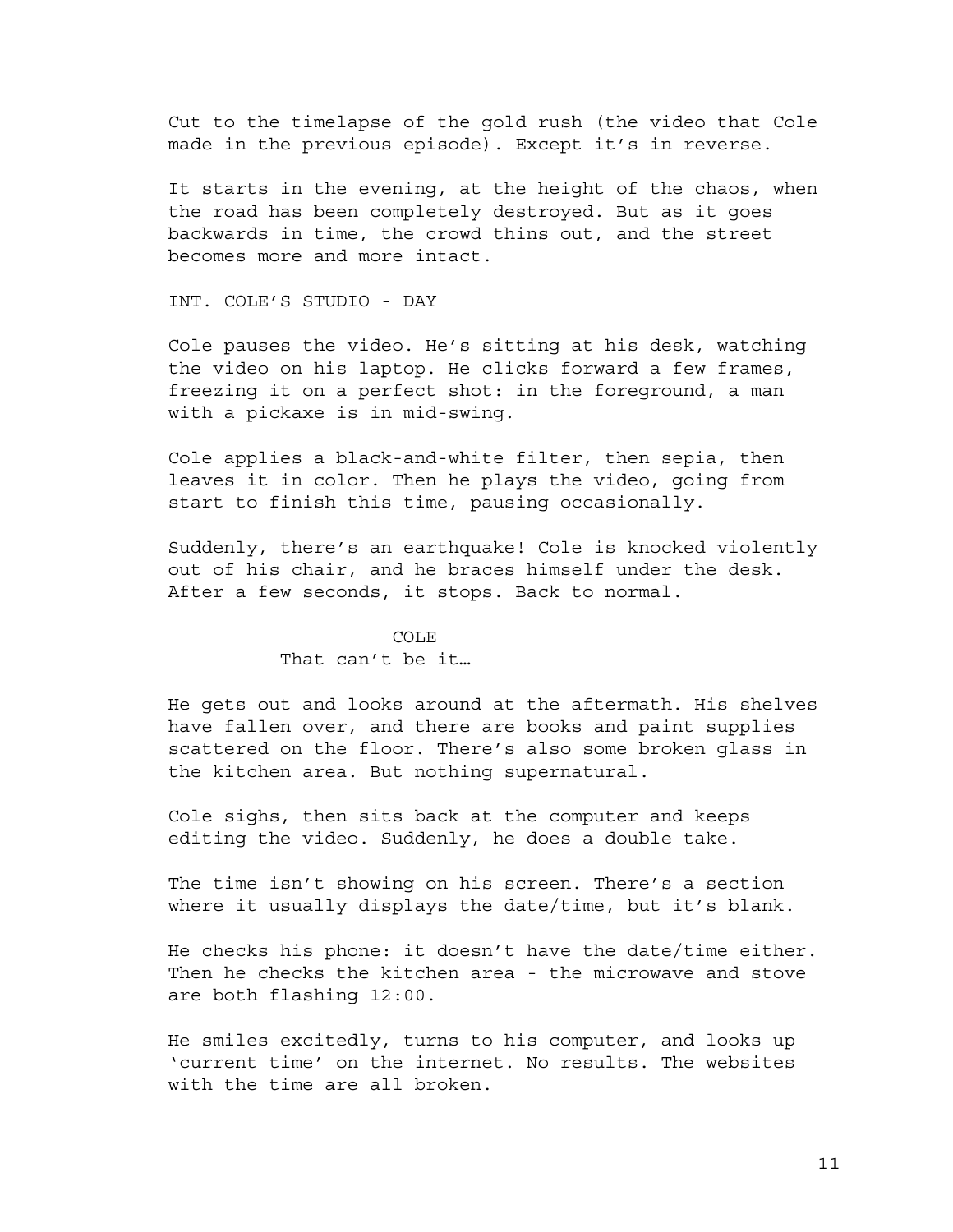COLE Thaaaat's more like it. He chuckles, impressed, then calls Murray. MURRAY (PHONE) (groggy) What? COLE It's time. (pause) It's time. MURRAY (PHONE) For what? COLE Check your phone. What time is it? MURRAY (PHONE) Umm… It doesn't say. COLE Do you have any clocks at your place? MURRAY (PHONE) (yawns) Yeah, gimme a sec. Cole paces excitedly and waits for Murray to check. MURRAY (PHONE) Umm… 12:01. COLE Where does it say that? MURRAY (PHONE) My stove. It's flashing 12:01 COLE Murray, that means it reset.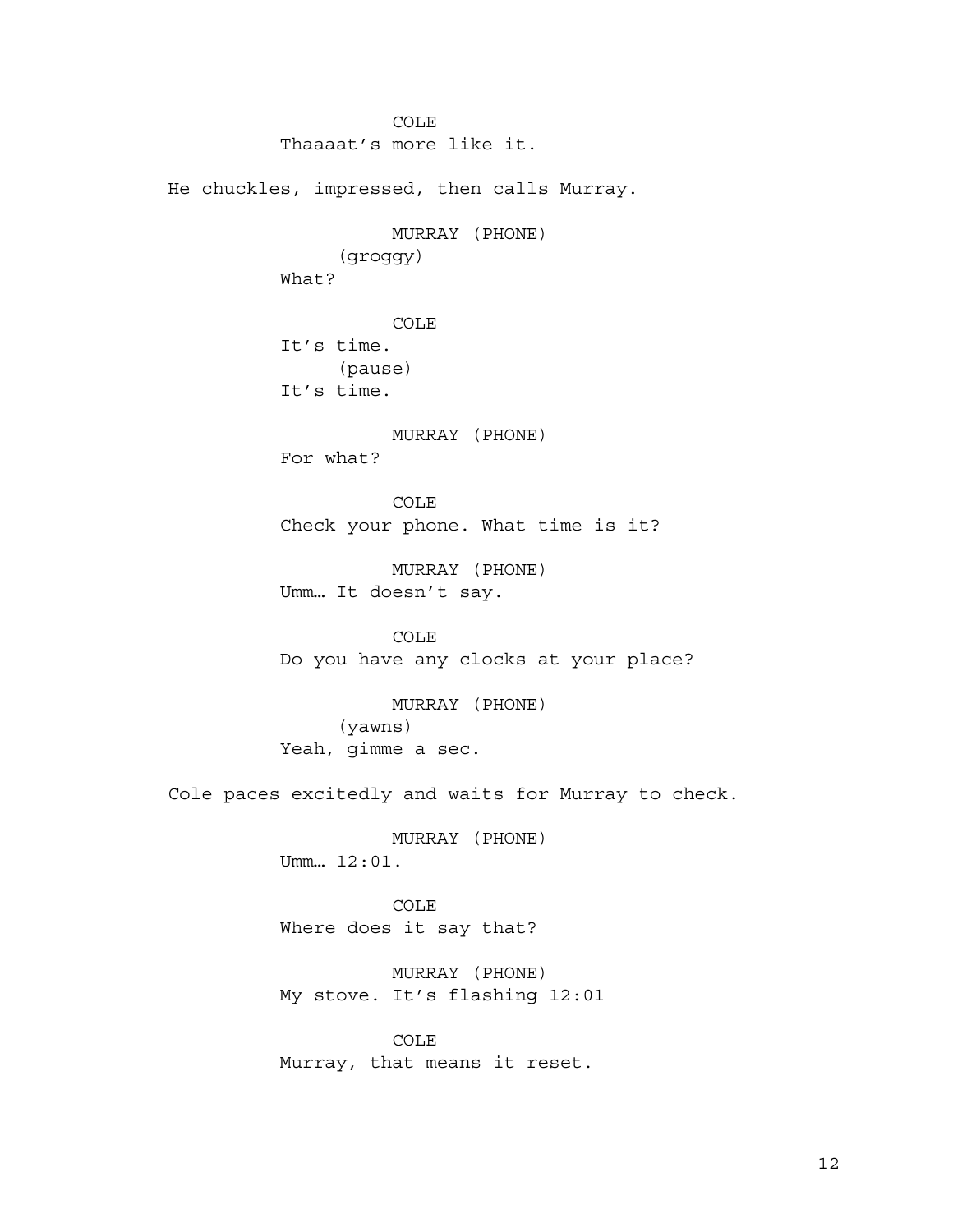MURRAY (PHONE) Oh. Ohhh, duh. Wait, what time is it then?

COLE I don't know. That's my point.

MURRAY (PHONE) What's your point?

COLE He made the time, all the- Never mind, I can explain it in person. I'll be over in five.

MURRAY (PHONE) (yawns again) Okay. See you soon.

INT. MURRAY'S APARTMENT - DAY

There's a knock at the door. Murray looks like he just rolled out of bed. Ashley is gone, and his place is a mess (all the boxes have fallen everywhere, from the quake).

Murray seems oblivious to everything though, since he's still waking up. He puts on a shirt and answers the door.

## MURRAY

You're up early… Come on in.

COLE (stepping inside) It's like ten o'clock…

MURRAY Wait, I thought you didn't KNOW what time it is…

### COLE

It was about ten when the earthquake hit, then the clocks shut off.

### **MURRAY**

Earthquake?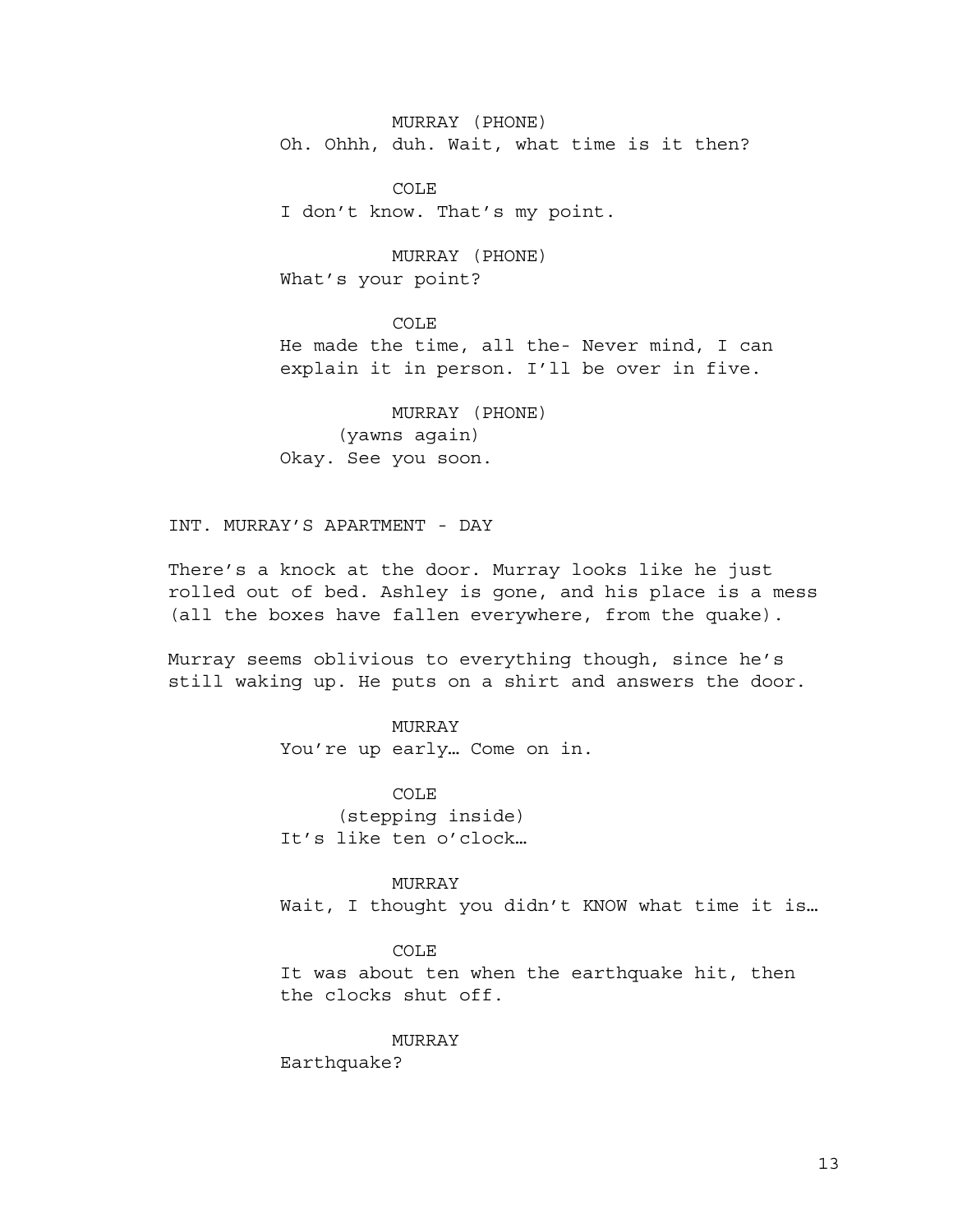COLE

Yeah. You slept through it?

MURRAY

I guess so…

(he notices the asphalt clumps on the floor) What the-

COLE Oh, that's probably your gold. Did you get gold, from the street? (Murray nods) Well, it's… Street. Again. (he chuckles) This dude is INSANE. I love it!

## MURRAY

Oh. Oh, because, the streets. I gotcha. (yawns) When was the earthquake?

#### COLE

I told you, around ten. But that wasn't part of the next plague. It's TIME.

He sits comfortably on the couch, while Murray sits nearby on the TP throne.

#### COLE

So, on his video, he talked about how we've all been rewired for a modern life, and how it's not natural or healthy, and we gotta go back to how things USED to be. Specifically, he wanted to disorient us, he didn't say how, but he said there would be 'layers of disorientation'.

#### MURRAY

Okay… Tracking so far.

#### COLE

Now, there may be more to it, I don't know what- (he has an idea) Wait. So we don't know what time it IS, but we can still TRACK time, in theory… I wonder if…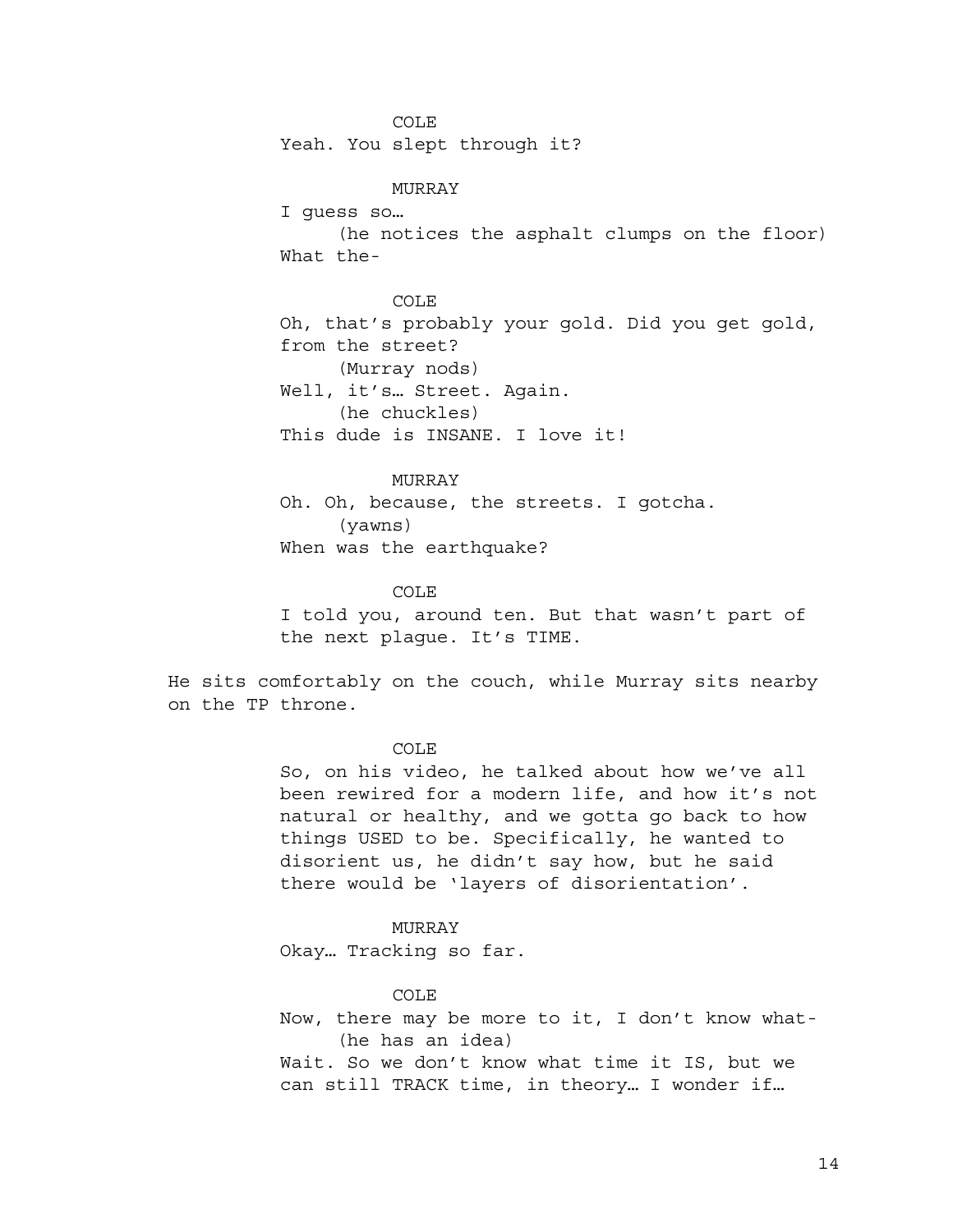He pulls out his phone, opens a stopwatch app, and presses the 'start' button. Nothing happens.

COLE

Ohhh… Okay…

## MURRAY

What?

COLE That's fantastic… Go check the microwave, try to set the timer.

MURRAY

On it.

He heads into the kitchen, and Cole can hear the beeping from the keypad.

> MURRAY (FROM THE KITCHEN) The hell?

COLE It doesn't work, does it?

### MURRAY

(returning)

Nope.

COLE

Let me check online…

(he tries an online stopwatch. It's broken) So. We've lost the frame of reference, that's the first layer. And now we can't reset it, we can't time anything… Which is the second layer. (Murray yawns again) I just realized - I woke you up. Didn't I? (Murray waves his hand dismissively) I am so sorry about that. I will not keep you.

MURRAY You're good. I'm up now. (laughs) And I got nowhere to be.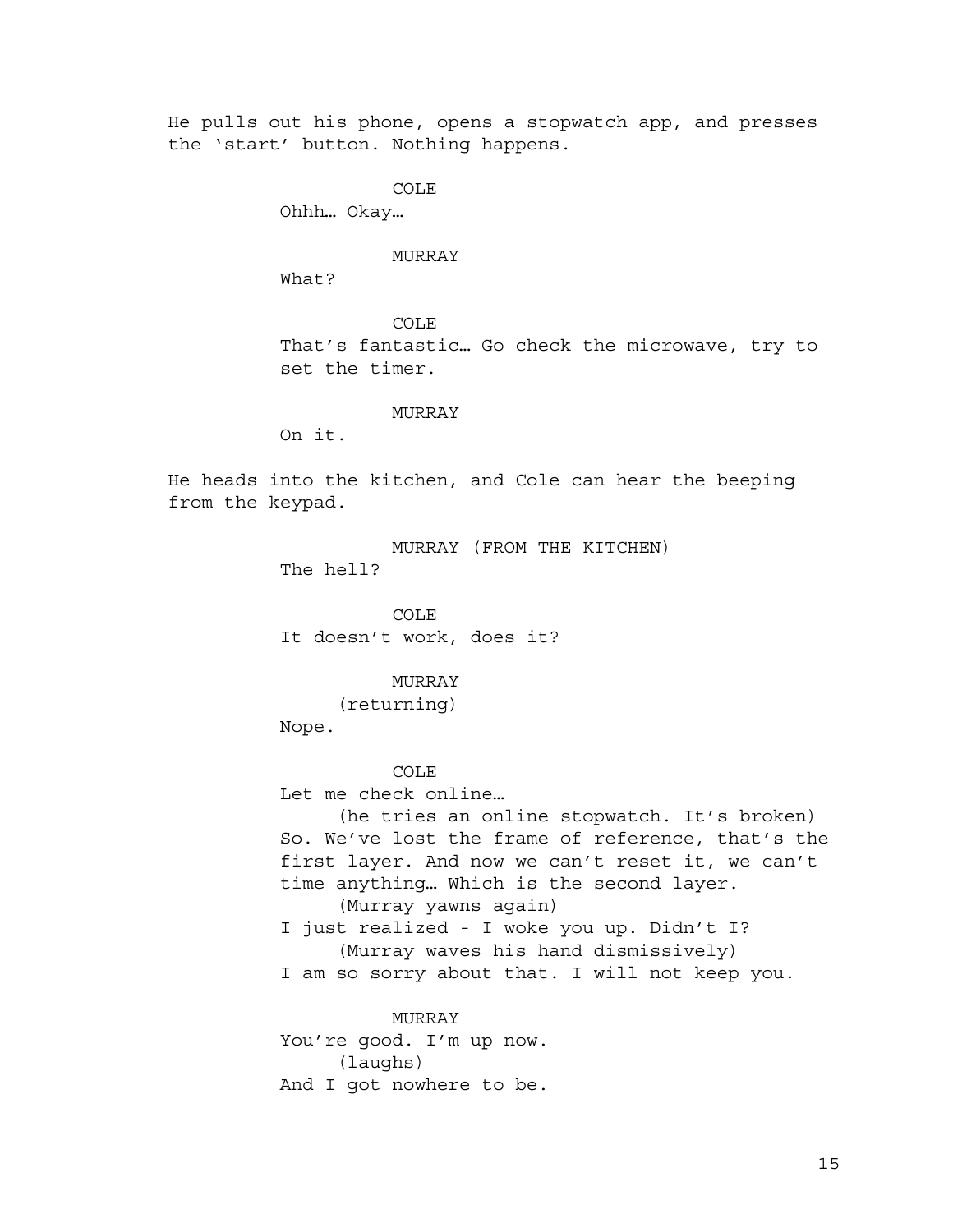#### COLE

(chuckles)

Late night?

## MURRAY

Very. Good one, though. (he smiles as he thinks back on it) Just a one-night thing.

COLE

Oh. I'm sorry. Well, I don't know if, I guess-Were you hoping it would be more than one night?

## MURRAY

### (shrugs)

Yeah, but I wasn't expecting it. She wanted to 'explore her options' now that we're living in the apocalypse…

COLE

Mmm. Sorry about that.

### MURRAY

Eh. At least she actually TOLD ME as much, and she didn't ghost me. So there's that… (pause) Anyways. Time. So that's the next one, is just… We don't know what time it is.

COLE

Yep.

## MURRAY

Well, that'll mess up, let's see… (starts listing them off) Businesses. Commerce. Flights. Travel. Um, fricking conference calls.

## COLE

Anything with a schedule.

### MURRAY

Mm-hmm. Oh! Sports. Because now they can't time the game, so…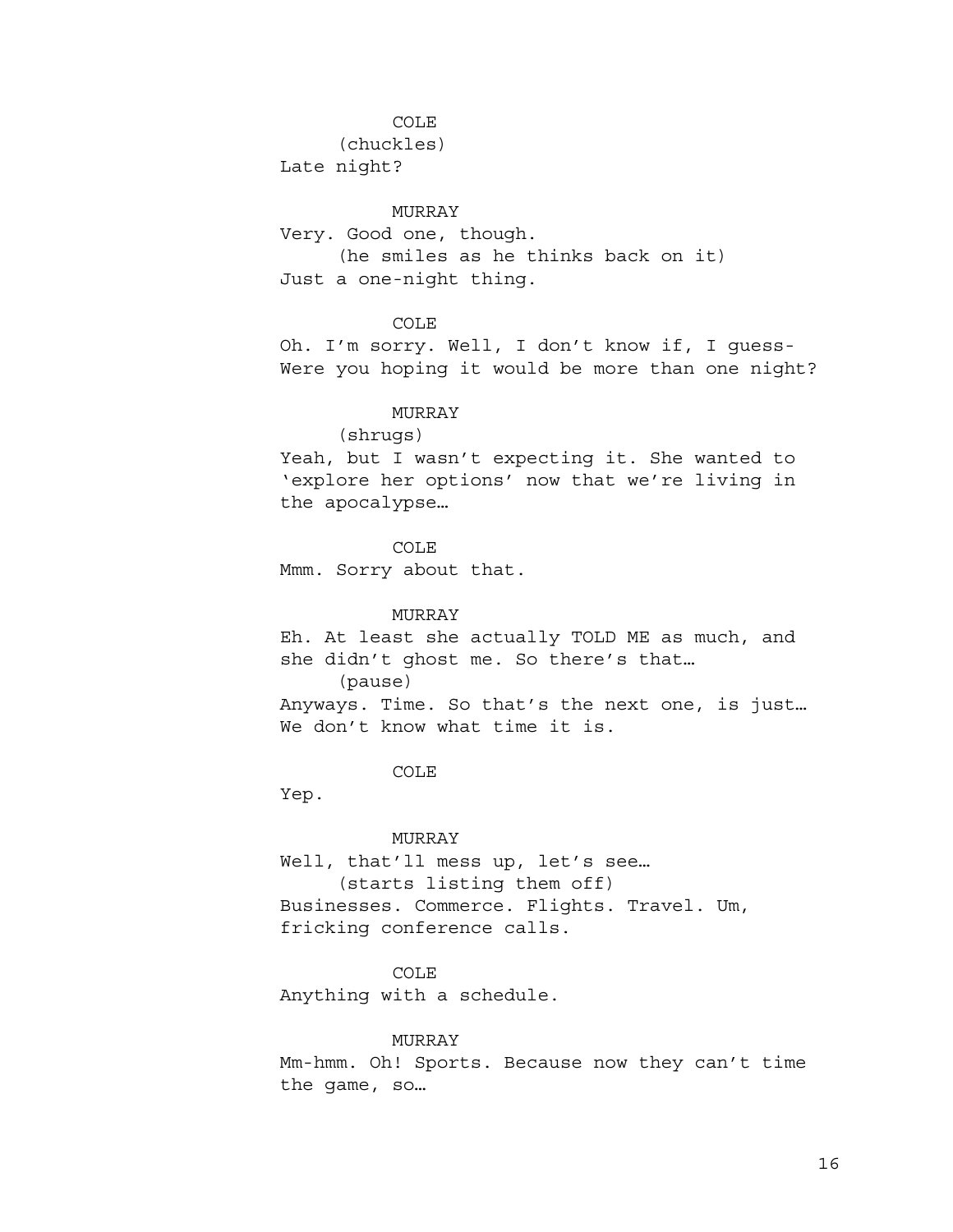COLE

Oh yeah, I hadn't thought about that…

MURRAY And, and and - appointments! Oh wait, you said 'schedules' already. Sorry.

## COLE

(chuckles) No, you're good. What else would-

Suddenly, there's another earthquake. Same as the first, it only lasts a few seconds (and since everything in the apartment has already fallen, there's less damage).

#### MURRAY

You good?

COLE Yeah. Alright… What else…

## MURRAY

I mean, pretty much anything, right? Cause like, EVERYTHING has a clock or a timer in it, even fricking micro electronics…

COLE

Exactly. It really is layers of disorientation.

MURRAY

Yeah…

(pause)

Welp. Wanna go walk around and see if anybody's panicking in the streets?

#### COLE

(stands up excitedly) It's like you read my mind.

### MURRAY

Alright. I just gotta freshen up. I'll be ready in five.

(he pauses, and they both laugh) Oh shoot. Geez, this'll be a long day…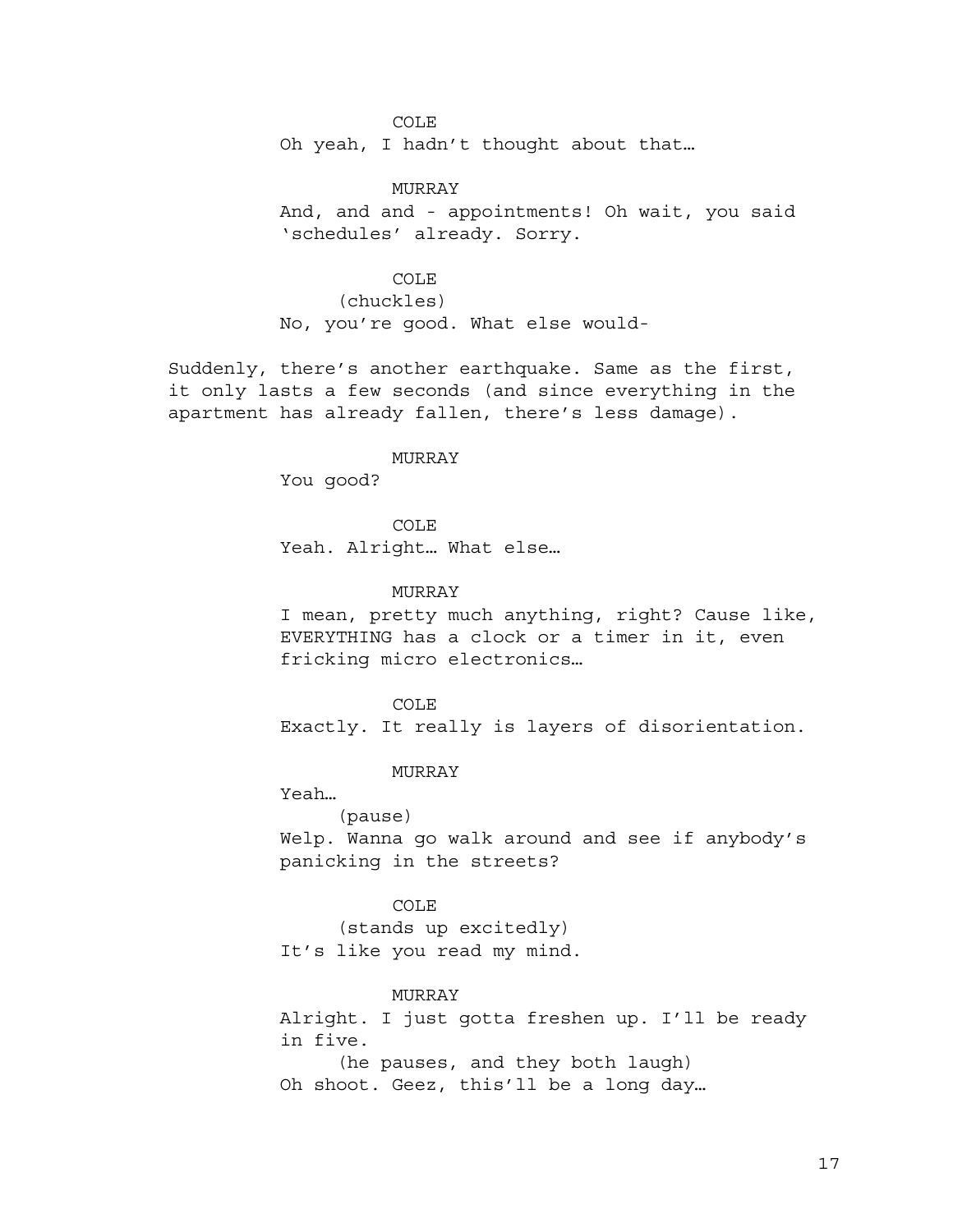EXT. CITY BLOCK - DAY

Compared to the gold rush, the city is much quieter, and nobody is outside panicking.

Cole and Murray are walking in silence, when suddenly, Murray notices something in the sky.

## MURRAY

Hey. You came over around ten, right? (Cole nods) That's… Never mind.

COLE

What?

#### MURRAY

Well…

(pauses)

I'm not an expert. And I know that we can't actually track how long we've been outside, but… It's barely been an hour, right?

COLE

Yeah, that's my guess. Maybe a little more?

MURRAY

So, generously, we'll say it's noon.

COLE

Okay…

### MURRAY

And again, I'm no expert, but it doesn't feel… I've just, the sky doesn't feel like noon, it's, it feels more like LATE, like three or four.

## COLE

(thinks for a few seconds)

Ohh… Woah, you're right… That's- so maybe, maybe time's moving faster?

MURRAY Or we skipped a few hours?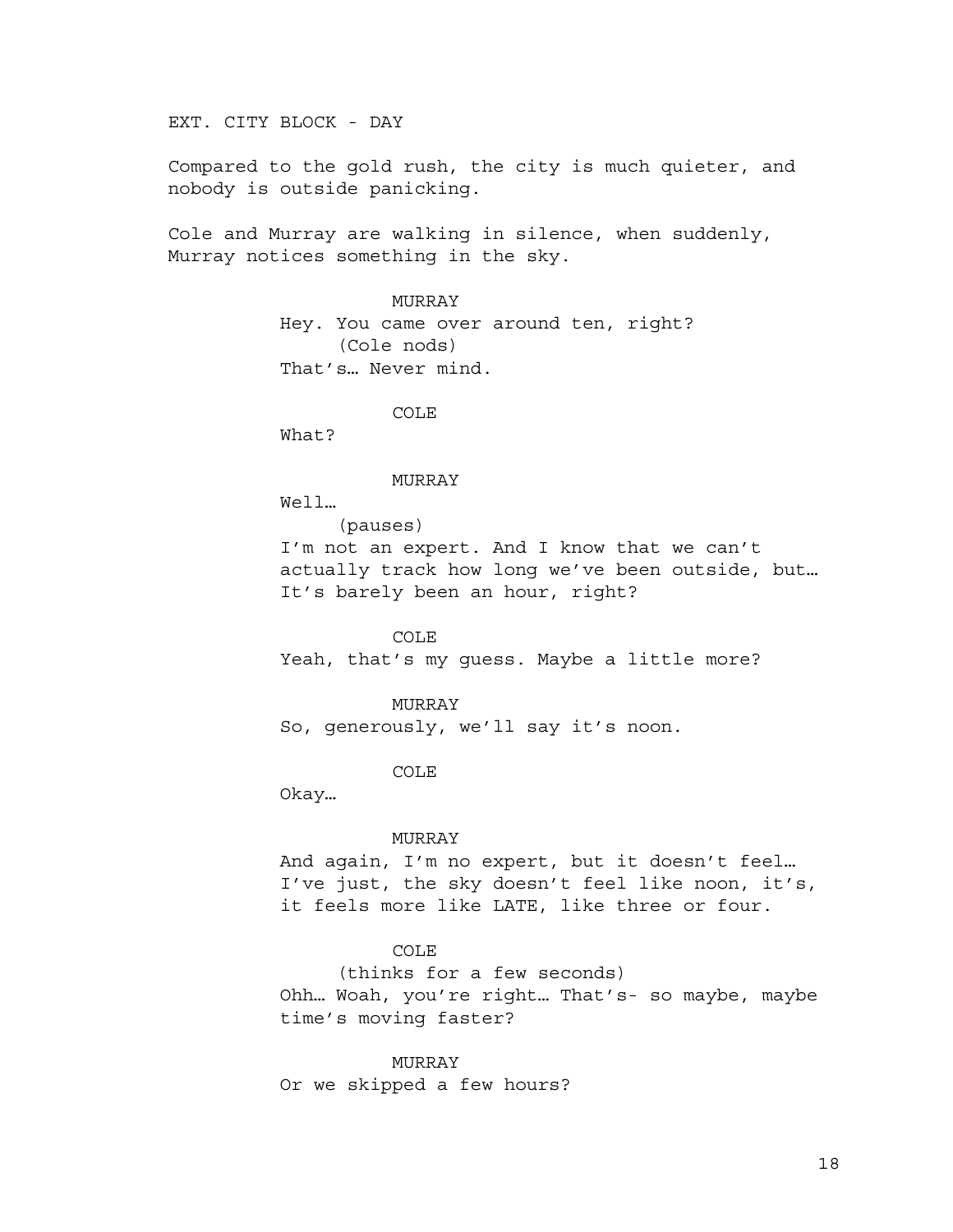COLE Maybe. Maybe it's- (it clicks) Oh. No way. THAT is… (he bursts out laughing) Ho-ly holy holy…

#### MURRAY

What??

COLE The earthquakes. That makes SO much sense. (Murray doesn't get it) Okay. If the Earth suddenly - it's already spinning really fast, right? (Murray nods) So… What happens if it speeds up? (no response) Physics, Murray. If it ACCELERATES, what would that feel like to us?

MURRAY If it… Oh. Oh! Like a jolt!

COLE

Mm-hmm. And now it's speeding up, and then it reaches a new speed, and then it DECELERATES. We'll assume it now is FASTER, but it's not accelerating anymore. What would we feel when it DECELERATES?

### MURRAY

Another jolt?

### COLE

Yep. So the third layer, is, the days and nights are faster now. So even if we could track them…

## MURRAY

It wouldn't matter… So like, in a few hours, maybe an hour, it'll be dark? Geez…

Murray shakes his head in disbelief and laughs to himself, while Cole just seems to be in awe.